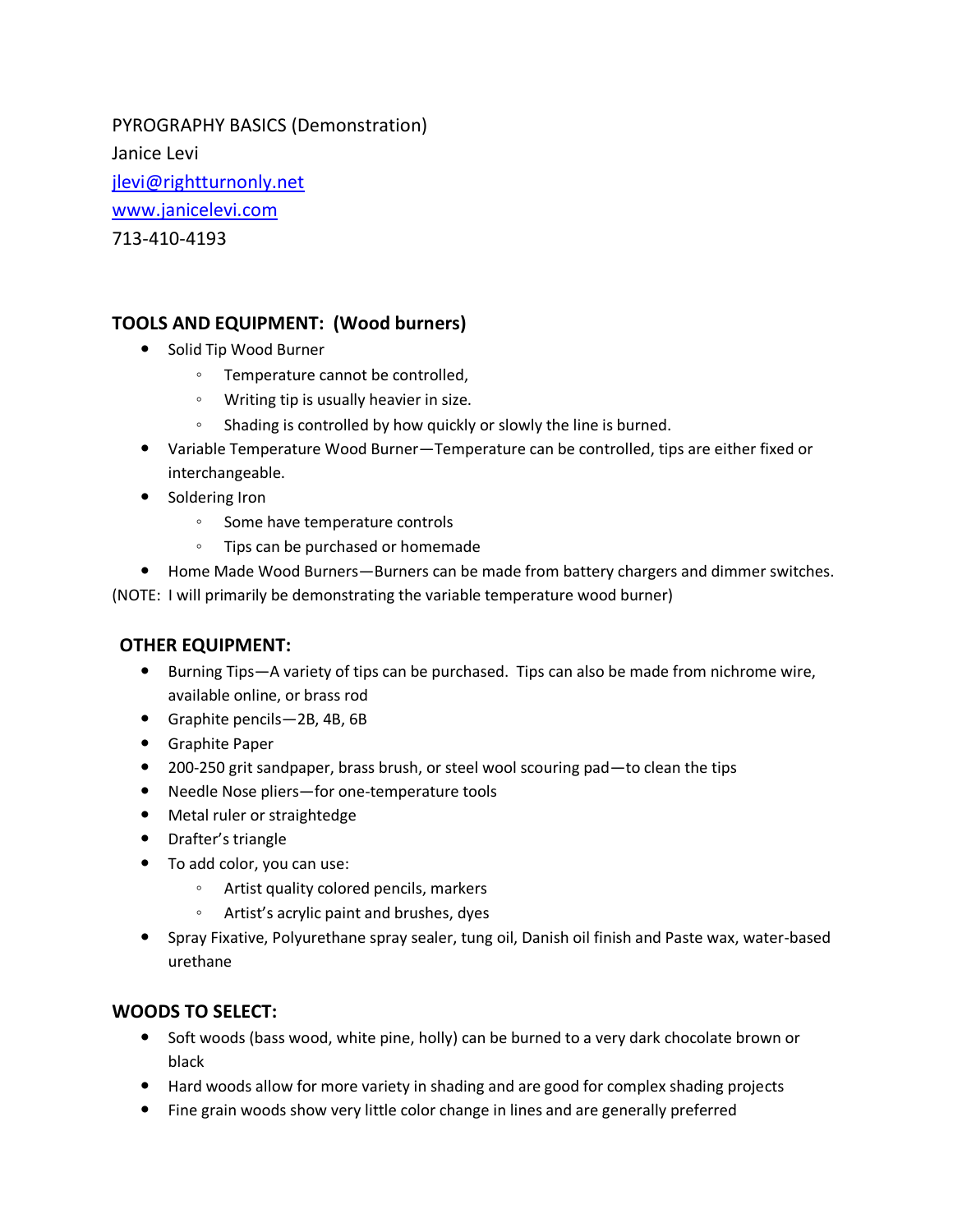- Light colored woods allow for more variety in color range of burning
- Dark colored woods result in a richness and depth of tone
- Avoid burning treated wood because of the preservatives
- Endgrain does not generally color as well as crossgrain with the burner or with paints

### **SAFETY TIPS AND HELPFUL HINTS:**

- Hold the burner pen the way you hold a pencil
- Hold the pen so the heat goes up, not back into the pen
- Do not breathe the smoke. Use a fan to pull the smoke away. If you point the fan toward the work, it tends to cool the tip.
- The work should not smoke excessively when burning. Do not burn too hot. Rather, go over the area several times to darken it.
- When making curved lines, use your little finger as a support and rotate your hand around your little finger
- Turn the work instead of your hand when possible
- Rapid drawing with the pen will leave a lighter line than slow drawing
- Shade away from hard lines
- Do not bear down on the pen. If the pen is not getting the result you want, turn up the heat  $\mathcal{V}_2$ notch or slow down the movement.
- Apply pen pressure that mimics an airplane landing and taking off. Don't stab the tip into the wood, then draw it across the wood. This results in a dark area at the beginning of the line.
- Keep pen tips clean. Carbon builds on the tips. Clean with a stainless-steel scouring pad or a soft brass brush
- Do not change tips when the pen is hot. You will risk damaging the pen's heat element. (This is especially true of solid tip burners and soldering irons)
- Use pliers or other appropriate tool to change the tips. (Translation: Do not use your fingers!)
- Store tips so that they are protected
- Turn off the burner when you leave the work area
- Use a heavy-duty extension cord, if an extension cord is required

### **SELECTING AND APPLYING PATTERNS:**

- Patterns can be applied using drawings and graphite paper.
	- Tape the graphite paper and pattern to the wood with low-tack masking tape and draw through the two thicknesses to leave the pattern on the wood.
	- To apply a flat pattern to a curved surface, cut slits in the pattern to get it to fit the wood.
	- Crumple the pattern then place over curved surface

Note: Do not transfer all the lines in the pattern to the wood or you'll have too much graphite on the surface.

 If using a leaf motif, real leaves can be outlined on paper. The leaf patterns can then be cut out and taped to the wood and drawn around with pencil. Double sided tape works well.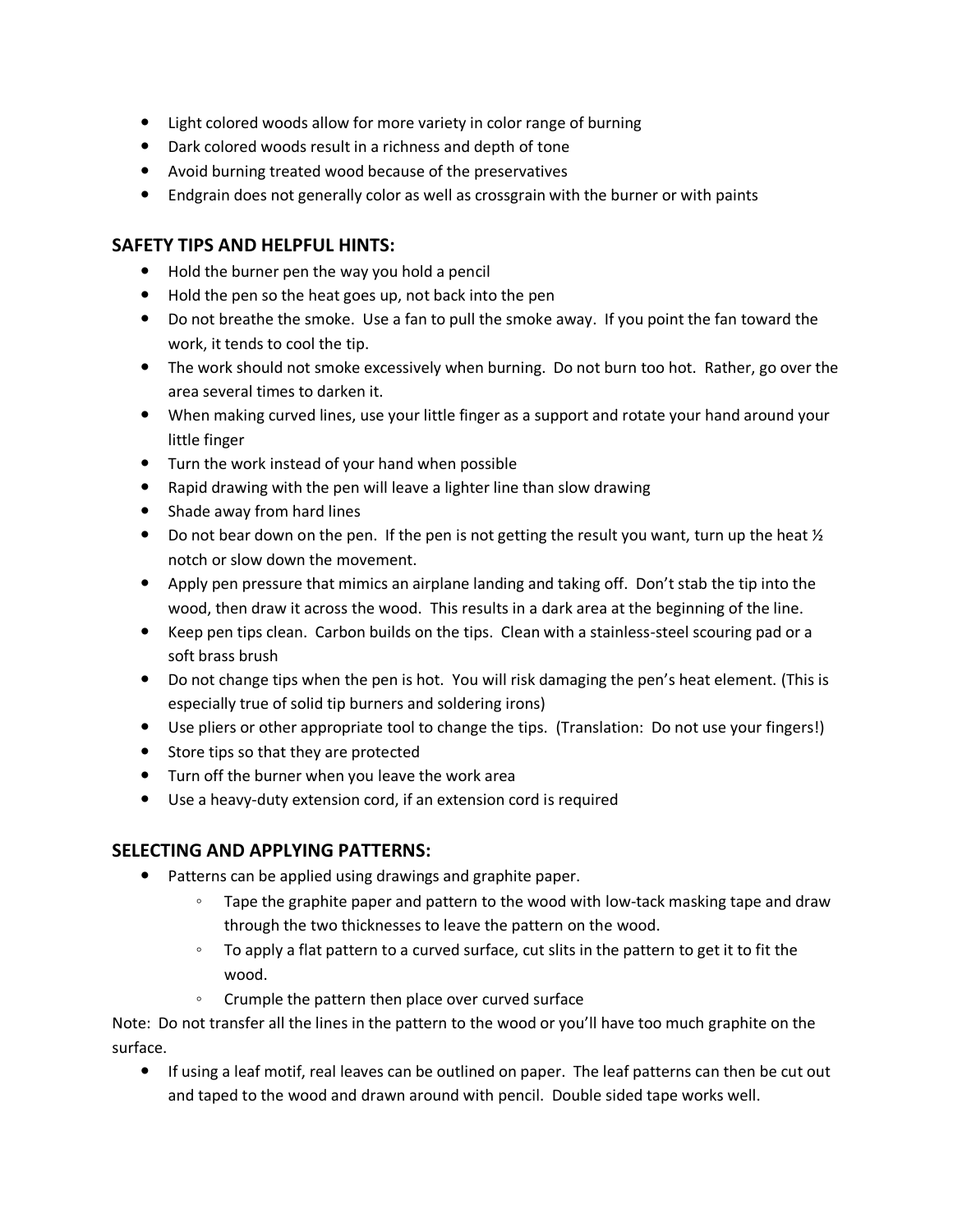- Use a laser printer to copy a pattern. Then tape the pattern to the wood, and use a Xylene pen to saturate the paper. The ink will be transferred to the wood. (The ink cannot be erased after burning the pattern. The draw-back of using this method is that sometimes too much ink is transferred to the wood.)
- Tape the pattern directly to the wood and burn through the paper.
- The pattern can be sketched directly onto the wood with a pencil.

### **AFTER BURNING THE DESIGN:**

- If using graphite paper or pencil, a good art eraser or kneaded eraser works best to remove the lines from the wood after burning.
- After burning, use a fine grit of sandpaper to remove the rough texture left by burning.
- Remove over-burn with fine grit sandpaper or 90-100% rubbing alcohol.

#### **BURNING EXERCISES:**

- Exercise #1 Beginning & Ending a Stroke
	- To avoid dark spots at the beginning or end of a stroke, use the "touch and go airplane landing" technique.
- a. Straight lines
- b. Curved lines
- $\bullet$  Exercise #2 Shading
- a. Hatch lines
- b. Double/Triple hatch lines
- c. Scrubbing circles
- d. Dots
- e. Dark to light solid shading
- Exercise #3 Select a pattern to burn
- a. Transfer the pattern to wood
	- (only draw in the outlines and major lines with graphite)
- b. Select the most appropriate tip and burn the pattern

#### **SELECTING BURNING TIPS AND HANDLES/PENS:**

Most work can be done with the following **tips**:

- a) Writing tip—bent wire or ball
- b) Short skew
- c) Shading Tips—Several styles available
- d) Colwood "J" tip—good for thin lines and shading

#### **Handles/Pens**:

- a) Fixed, or (May want this for the tip you use most often)
- b) Replacement (Less expensive. All pens do have a shelf life)